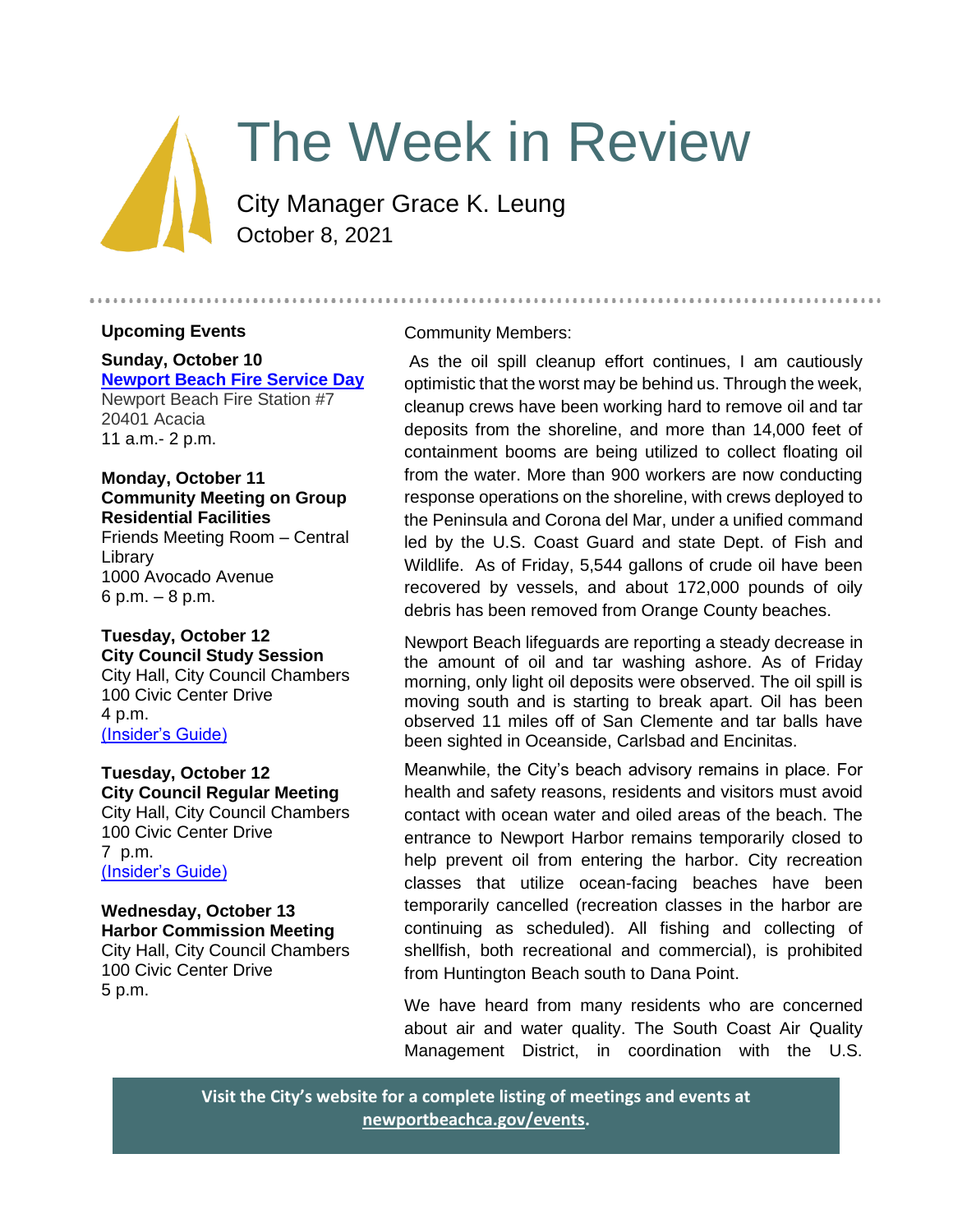#### **Thursday, October 14 Zoning Administrator Meeting** City Hall, City Council Chambers 100 Civic Center Drive [\(See agenda for instructions on how](https://www.newportbeachca.gov/government/departments/community-development/planning-division/zoning-administrator)

[to participate\)](https://www.newportbeachca.gov/government/departments/community-development/planning-division/zoning-administrator) 10 a.m.

#### **Thursday, October 14 Finance Committee Meeting**

City Hall Crystal Cove Conference Room (Bay 2D) 100 Civic Center Drive 3 p.m. – 5 p.m.

#### **Thursday, October 14 City Arts Commission Meeting**

Central Library 1000 Avocado Avenue 5 p.m.

Environmental Protection Agency, the Orange County Health Care Agency, and a contracted environmental consulting firm are conducting community air monitoring through mobile air surveys and air sampling at 12 sites located along the Orange County coastline, including four sites in Newport Beach. As of Thursday, air samples from areas potentially impacted by the oil spill are similar to air quality on a typical day and below California health standards for the pollutants measured. Air monitoring efforts will continue.

The City will be conducting water testing today, in coordination with the County of Orange, Huntington Beach and the state.

While the numbers of injured wildlife have been lower than expected, we may see more in the coming days. Please avoid contact with oil and oiled wildlife, and if you see oiled wildlife, please call 1-877-823-6926.

The spill was caused by a rupture in a pipeline carrying crude oil from the offshore platform Elly, possibly damaged by a ship's anchor. The exact cause of the spill remains under investigation.

For more information and updates, please visit the City's web site at [www.newportbeachca.gov/oilspill.](http://www.newportbeachca.gov/oilspill) The official incident web site is [https://socalspillresponse.com/.](https://socalspillresponse.com/) Volunteers who meet certain minimum criteria can now register with the state Department of Fish and Wildlife at [https://calspillwatch.wildlife.ca.gov/volunteer.](https://calspillwatch.wildlife.ca.gov/volunteer)

### **COVID-19 Cases in Newport Beach**

As of October 7, the total cumulative number of COVID-19 cases in Newport Beach was 4,980 an increase of 44 cases from September 30. The total number of cases in Orange County as of October 7 was 299,334, an increase of 1,669 cases from September 30. The number of recovered COVID-19 patients countywide as of October 7 was 286,423. These figures are provided to Orange County by the California Department of Public Health. The County's daily, weekday update of COVID-19 case information is [available at this link.](https://ochca.maps.arcgis.com/apps/dashboards/cc4859c8c522496b9f21c451de2fedae) Those seeking vaccination options can visit the HCA page at [this link.](https://occovid19.ochealthinfo.com/covid-19-vaccine-distribution-channels)by the California Department of Public Health. The County's daily, weekday update of COVID-19 case information is [available at this link.](https://ochca.maps.arcgis.com/apps/dashboards/cc4859c8c522496b9f21c451de2fedae) Those seeking vaccination options can visit the HCA page [at this link.](https://occovid19.ochealthinfo.com/covid-19-vaccine-distribution-channels)

### **Homelessness Update**

• 18 people who had been experiencing homelessness in Newport Beach are now sheltered in the Costa Mesa Bridge Shelter. City Net completed three intakes this week.